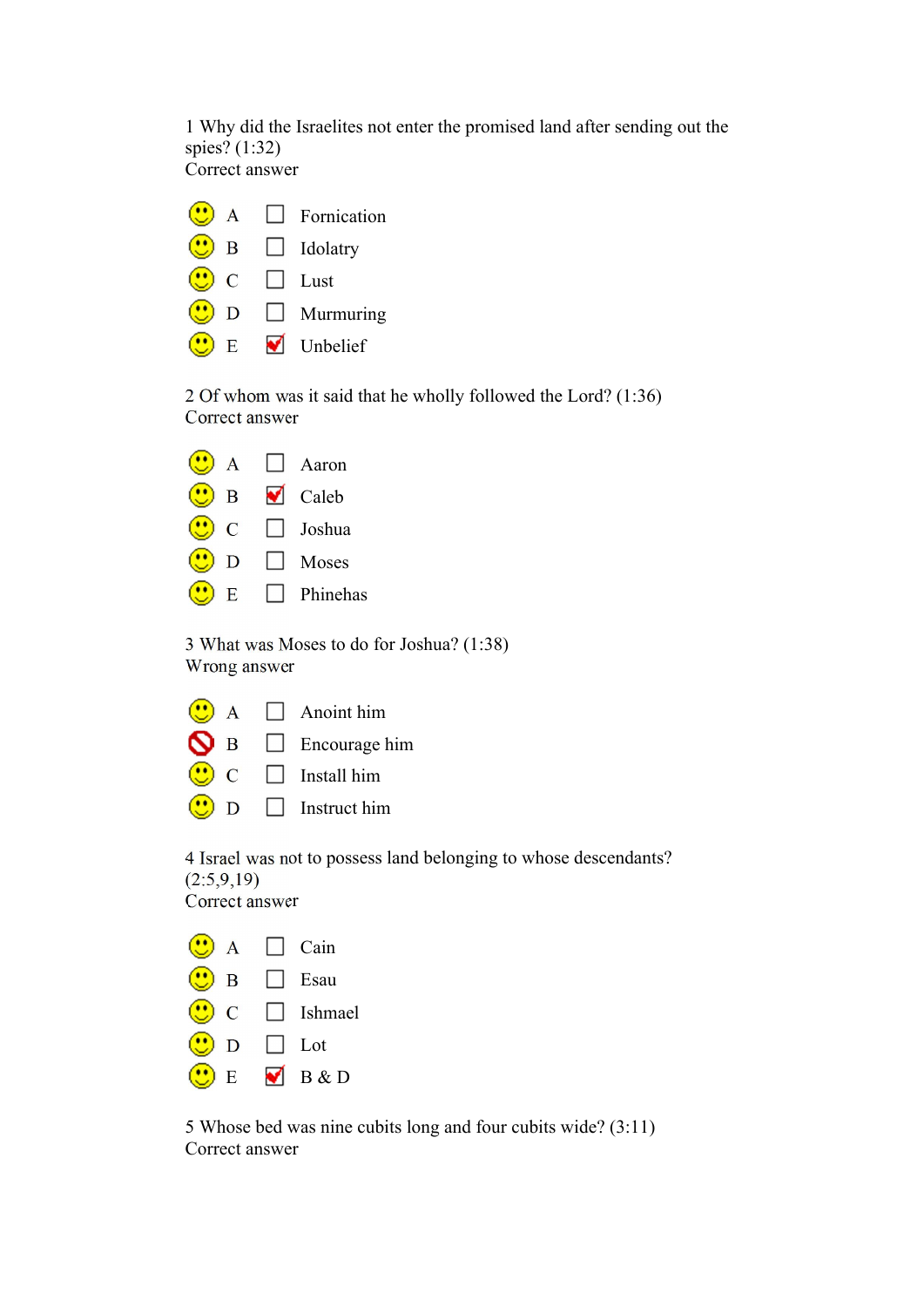| $\left(\begin{array}{c}\bullet\bullet\end{array}\right)$ A $\Box$ Agag          |                                            |
|---------------------------------------------------------------------------------|--------------------------------------------|
| $\bigcirc$ B $\Box$ Balak                                                       |                                            |
| $\left(\begin{array}{c} \bullet \\ \bullet \end{array}\right)$ C $\Box$ Goliath |                                            |
|                                                                                 | $\bigcirc$ D $\bigcirc$ Og, king of Bashan |
|                                                                                 | $\bigcirc$ E Sihon, king of Heshbon        |

6 From where was Moses able to see the land beyond Jordan? (3:27) Correct answer

|   |   | $\left(\begin{array}{c}\bullet\bullet\end{array}\right)$ A $\Box$ Mount Ebal |
|---|---|------------------------------------------------------------------------------|
| B |   | $\Box$ Mount Gerazim                                                         |
|   |   | $\bigcirc$ C Mount Pisgah                                                    |
| D |   | Mount Peor                                                                   |
|   | E | $\Box$ None of the above                                                     |

7 What were the Israelites NOT to do to the Lord's commandments? (4:1- 2)

Wrong answer

|                           | $\bigcup_{A} A$ $\Box$ Add to them                                                           |
|---------------------------|----------------------------------------------------------------------------------------------|
|                           | $\bigcirc$ B $\Box$ Obey them                                                                |
|                           | $\left(\begin{array}{c}\bullet\bullet\bullet\end{array}\right)$ C $\Box$ Take away from them |
| $\bigcirc$ E $\Box$ A & C |                                                                                              |

8 What would happen to Israel if they made idols? (4:25-28) Wrong answer

- $\overline{\bullet}$  A  $\Box$  Plagues would come upon them
- $\bigcirc$  B  $\Box$  They would be scattered among the nations
- $\bigodot$  $\Box$  They would be taken captive by other nations
- $\overline{\mathbf{E}}$  E  $\Box$  None of the above

9 What would be the reward for keeping the commandments? (4:39-40) Correct answer

- $\circ$  $\Box$  That it would go well with them
- $\bigcirc$  B  $\Box$  That it would go well with their children
- $\begin{array}{ccc} \hline \text{C} & \text{I} \end{array}$  That their days would be prolonged on the earth
- $\Box$   $\Box$  All of the above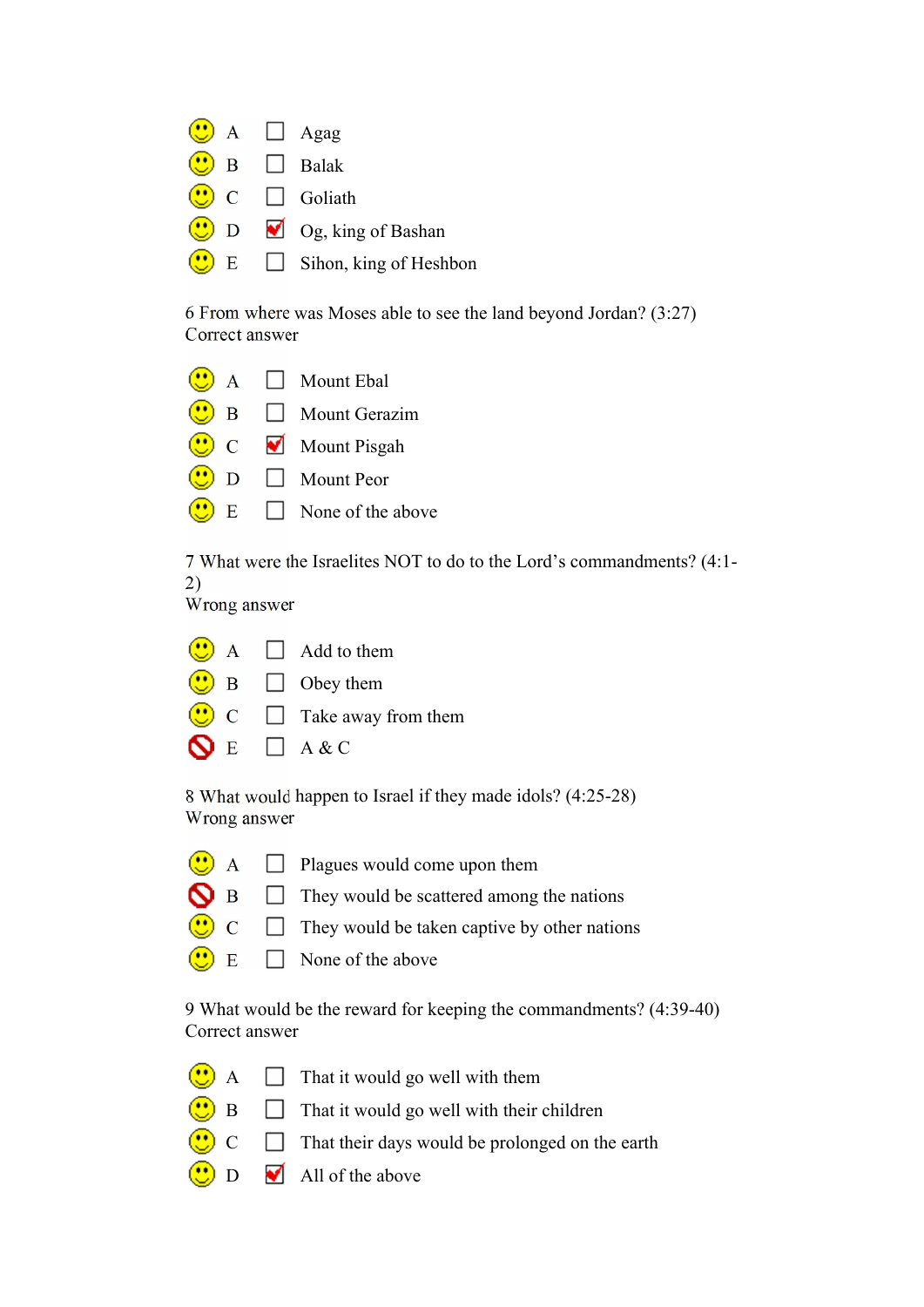

10 What should we teach our children? (6:4-5) Correct answer

 $\bigodot$  A  $\Box$  The LORD our God is one LORD Love the LORD your God with all your heart, and with  $\bigodot$  B  $\Box$ all your soul, and with all your might  $\Box$  The practices of the nations  $\bullet$  $\Box$  All of the above  $\bullet$  E  $\blacksquare$  A & B

11 When should we teach our children? (6:6-7) Correct answer

|  | $\bigcirc$ A $\Box$ When you sit in your house           |
|--|----------------------------------------------------------|
|  | $\left(\bullet\right)$ B $\Box$ When you walk by the way |
|  | $\bigcirc$ C $\Box$ When you lie down                    |
|  | $\bigcirc$ D $\Box$ When you rise up                     |
|  | $\bullet$ E M All of the above                           |
|  |                                                          |

12 Where were they to write the commandments? (6:8-9) Correct answer

|  | $\bigcirc$ A $\Box$ On their gates                      |
|--|---------------------------------------------------------|
|  | $\bigcirc$ B $\Box$ On the posts of their house         |
|  | $\bigcirc$ C $\Box$ On their walls                      |
|  | $\sqrt{10}$ $\approx$ $\sqrt{2}$ $\sqrt{10}$ $\sqrt{2}$ |

- $\left(\begin{array}{c}\bullet\bullet\bullet\bullet\end{array}\right)$  D  $\Box$  All of the above
- $\bigodot$  E  $\blacksquare$  A & B

13 When should we be careful not to forget God? (6:10-12) Correct answer

- $\bigodot$  A When we are blessed with houses, food, etc.
- $\overline{\bigcirc}$  B  $\Box$  When we are defeated
- $\bigodot$  C  $\Box$  When we are discouraged
- $\Box$  When we are in the midst of a battle
- $\bullet$  $E \Box$  None of the above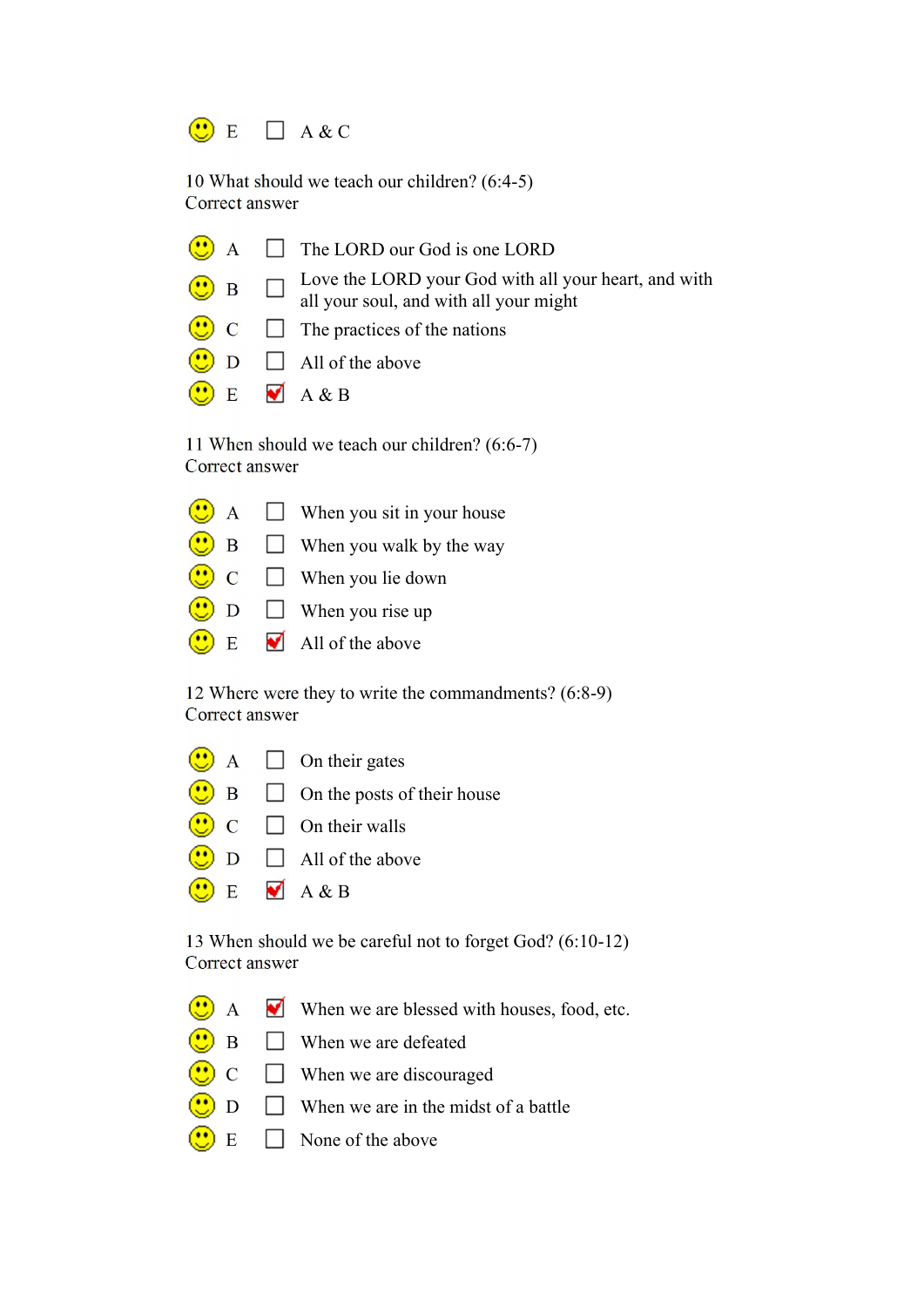14 What were the Israelites to do to the nations that dwelled in the land?  $(7:1-5)$ Correct answer

|  | $\bigcirc$ A $\Box$ Smite them                             |
|--|------------------------------------------------------------|
|  | $\bigcirc$ B $\Box$ Take them captive                      |
|  | $\left(\frac{1}{2}\right)$ C $\qquad$ Utterly destroy them |
|  | $\bigcirc$ D $\Box$ None of the above                      |
|  | $\bullet$ E $\bullet$ A & C                                |

15 Why did the Lord choose Israel? (7:6-10) Correct answer

|  | $\bigcirc$ A $\Box$ Because he would keep the oath which he had sworn to their fathers |
|--|----------------------------------------------------------------------------------------|
|  | $\bigcirc$ B $\Box$ Because the LORD loved them                                        |
|  | $\bigcirc$ C $\Box$ Because they were more in number than other nations                |
|  | $\bigcirc$ D $\Box$ All the above                                                      |
|  | $\bigcirc$ E $\blacksquare$ A & B                                                      |

16 What power did the LORD give the Israelites? (8:17-18) Correct answer

|                | $A \bullet$ To get wealth                                                                    |
|----------------|----------------------------------------------------------------------------------------------|
|                | $\overline{B}$ $\overline{D}$ To heal the sick                                               |
|                | $\left(\begin{array}{c} \bullet \\ \bullet \end{array}\right)$ C $\Box$ To open blinded eyes |
| $\overline{D}$ | $\Box$ To raise the dead                                                                     |
|                | $\mathbb{E}$ $\Box$ To unstop deaf ears                                                      |

17 What did Moses do to the idol shaped as a calf? (9:21) Correct answer

- $\bigodot$  A  $\Box$  Burnt it with fire
- $\bigcirc$  B  $\Box$  Stamped it
- $\bigodot$  C  $\Box$  Ground it into dust
- $\overline{\bullet}$  D  $\Box$  Cast the dust into a brook
- $\bullet$  E  $\bullet$  All of the above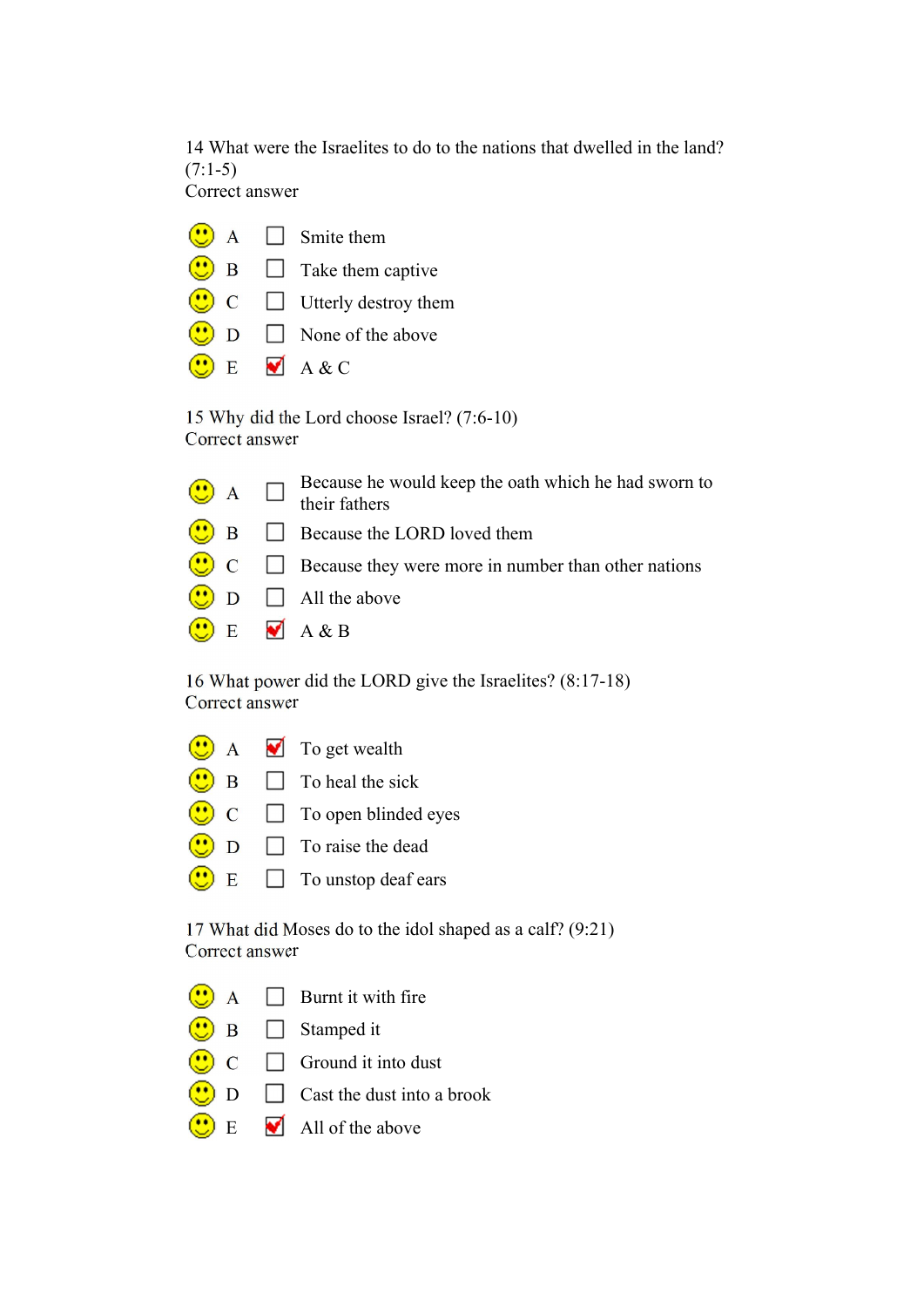18 Whose prayer prevented the Lord from destroying Israel? (9:22-29) Correct answer

|                         | $\left(\begin{array}{c}\bullet\bullet\bullet\end{array}\right)$ A $\Box$ Aaron |
|-------------------------|--------------------------------------------------------------------------------|
| $\bigcirc$ B $\Box$ Hur |                                                                                |
|                         | $\bigcirc$ C $\Box$ Joshua                                                     |
|                         | $\bigcirc$ D Moses                                                             |
|                         | $\binom{1}{2}$ E $\Box$ None of the above                                      |

19 Where did Moses put the second set of the ten commandments? (10:1- 5) Correct answer

|  | $\bigcirc$ A $\Box$ In a monument made of uncut stones |
|--|--------------------------------------------------------|
|  | $\bigcirc$ B $\blacksquare$ In an ark of shittim wood  |
|  | $\bigodot$ C $\Box$ On Mount Pisgah                    |
|  | $\bigcirc$ D $\Box$ On Mount Nebo                      |
|  | $\bigcirc$ E $\Box$ None of the above                  |

20 What river was mentioned describing the extent of the land to be given to the Israelites? (11:24) Correct answer

| A             | V            | Euphrates |
|---------------|--------------|-----------|
| B             |              | Gihon     |
| $\mathcal{C}$ | $\mathbf{I}$ | Jordan    |
| D             |              | Pison     |
| E             |              | Tigris    |
|               |              |           |

21 Who were they not to forsake? (12:19) Correct answer

| $\odot$ | $\blacksquare$ The Levite |
|---------|---------------------------|
|---------|---------------------------|

- $\bigcirc$  B  $\Box$  Their children
- $\bigodot$  C  $\Box$  Their parents
- $\overline{\bigcirc}$  D  $\Box$  Their spouse
- $\bigodot$  E  $\Box$  None of the above